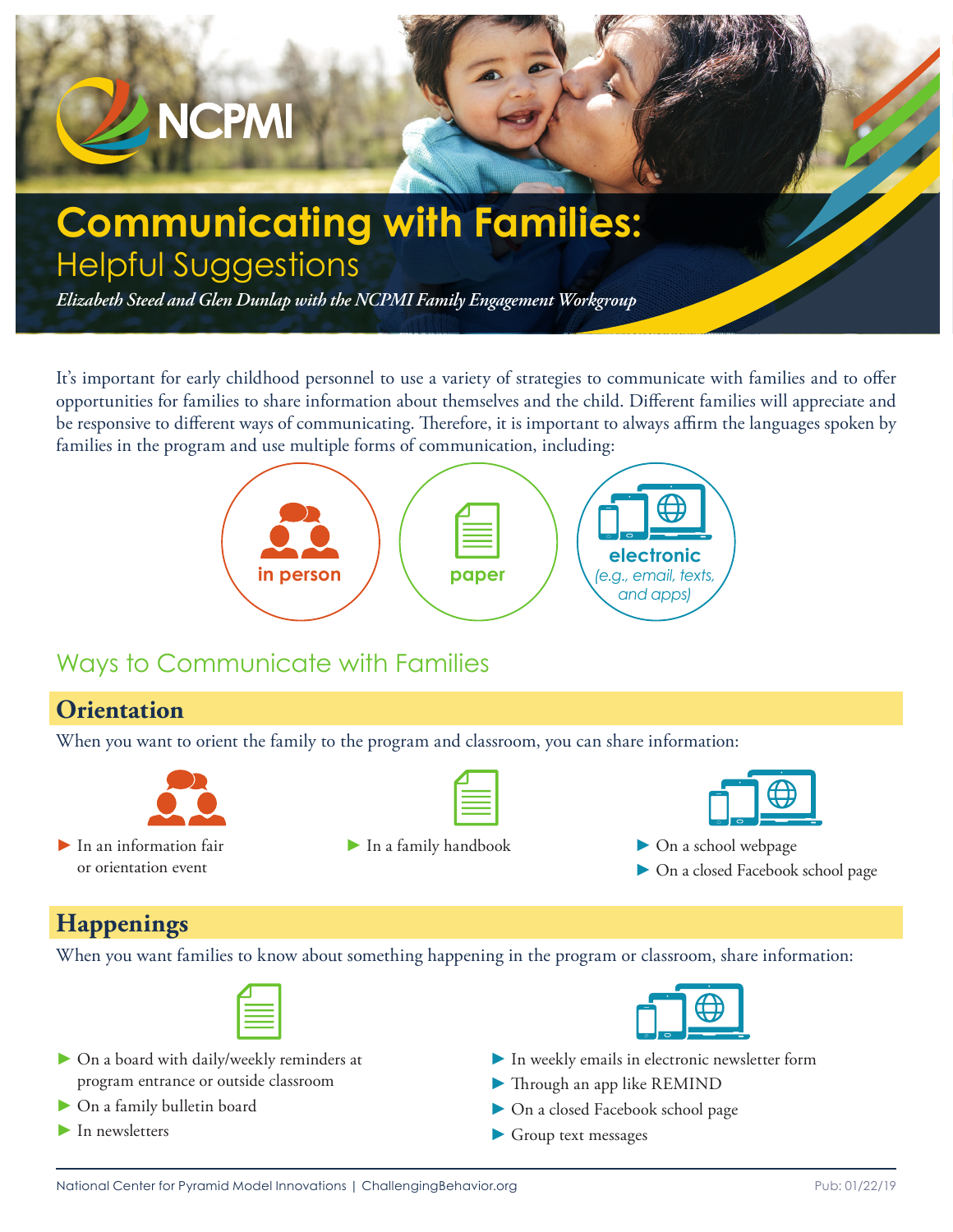#### **Progress Reports**

When you want to share information with families about the child's day, use:



► Informal, regular face-to-face conversations





- ► Emails, texting, and phone calls
- ► Web-based home-school communication like Storypark, Preschool2Me, Brightwheel, HiMama, Learning Genie, ClassDojo, KidReports, MyProcare, Bloomz, or Seesaw
- ► Photo sharing through a program like Kaymbu or Tadpoles

► Daily notes or a communication notebook

#### **Developmental Supports**

When you want to share information to support children's development, do it through:



- ► Child-focused meetings such as parentteacher conferences or IEP meetings
- ► Family events during mornings, evenings, or weekends (e.g., open house, family workshops, family breakfast at drop off, family festivals, fundraisers)
- $\blacktriangleright$  In-person communication with specialists, such as an Early Childhood Mental Health Consultant, speech pathologist, or occupational therapist

► Provision of print or material resources (e.g., NCPMI resources) about social emotional development or a developmental issue (e.g., tantrums)



- ► Links to electronic resources (e.g., Backpack Series)
- ► Online portfolios; like Storypark, Preschool2Me, Brightwheel, HiMama, Learning Genie, ClassDojo, KidReports, MyProcare, Bloomz, or Seesaw

## Ways to Invite Families to Share

Building a relationship is foundational to engaging families. Different families will prefer different strategies for sharing information about their child, themselves, and what they see as important. You'll need to provide choices and be responsive to parents' preferences.

## **Enrollment**

When you want to learn about the family, child, and what is most important to them at intake, use:



- ► Home visits
- ► Program orientation
- ► Open house
- ► Screenings (e.g., ASQ:SE2) and assessments (e.g., SEAM, DECA)
- ► Questionnaires and forms (e.g., new student/family questionnaire, enrollment forms)
- ▶ All About Me form or poster with pictures of the child and family